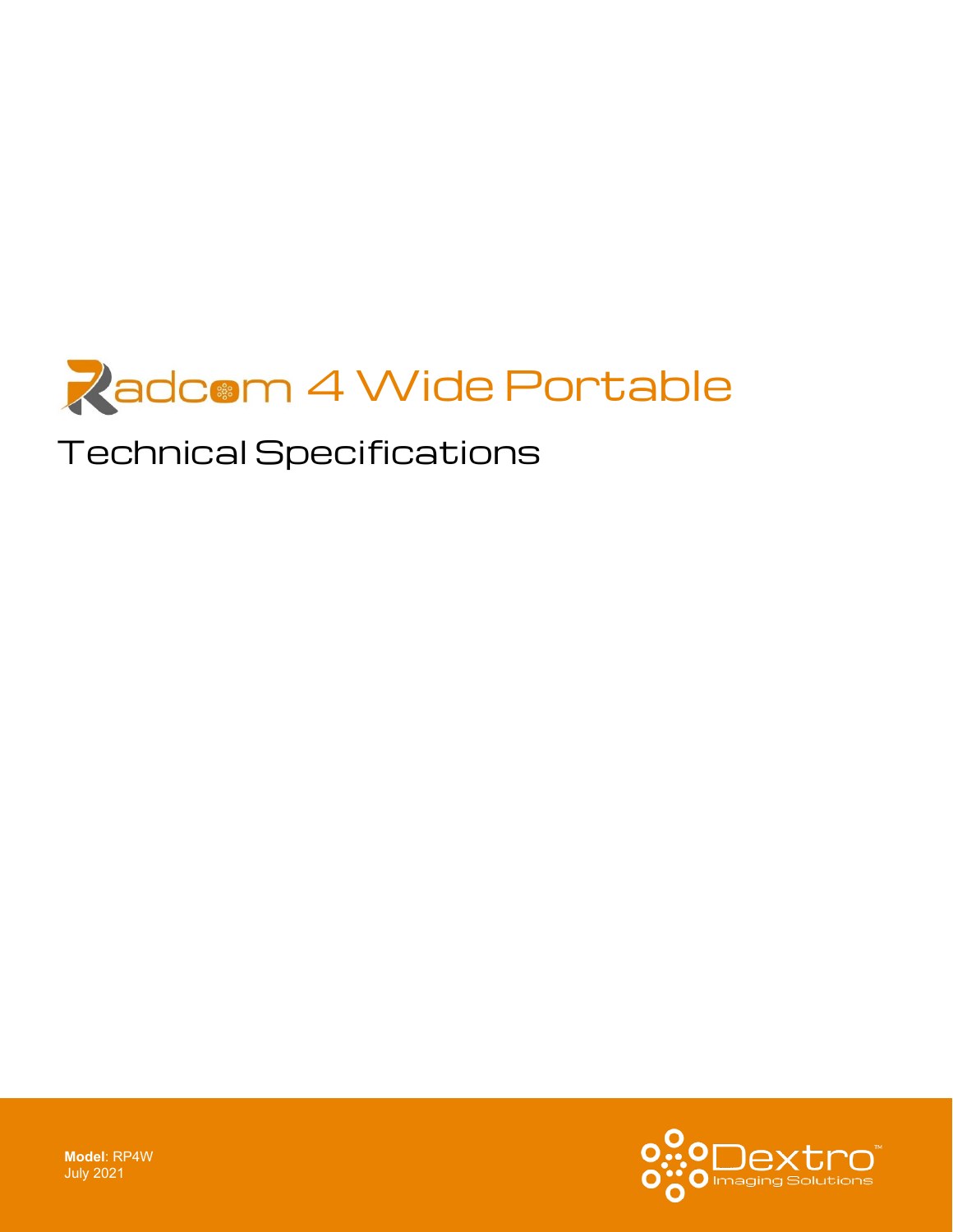## RadCom 4 Wide Portable Quad-PACS Workstation





**Powerful Processing up to Intel® Core™ i7**



**AMD® Radeon™ High End Graphics**



**Proven Protection by Pelican™**

#### Client Centric, Results Driven

Empower your radiology workforce with the RadCom 4 Wide Portable Quad-PACS Workstation, designed and developed to meet your radiologists' workstation requirements to work from anywhere, regardless of PACS clients or dictation systems.

#### Inspired, Reliable Design

The RadCom 4 Wide Portable features proprietary waterproof and shockproof small form factor dual-chassis and display mounting to keep your equipment safe and secure on the ground or in the air, certified components and multiple monitor configuration options, delivering reliable remote performance and peace of mind.

#### Best-in-class Security

Every RadCom 4 Wide Portable provides secure, seamless access to your data – your most important asset.

#### Easy Manageability

Dextro Imaging Solutions features help save your radiologists' time and increase IT efficiency. Including a 6MP diagnostic and clinical displays and peripherals, the RadCom 4 Wide Portable is an agnostic all-in-one workspace supporting up to four PACS for remote reading from any location with an internet connection.

### A Single Point of Contact

The RadCom 4 Wide Portable includes Dextro Imaging Solutions' remote desktop support, providing your business with more flexibility – especially for hard-to-reach, remote locations.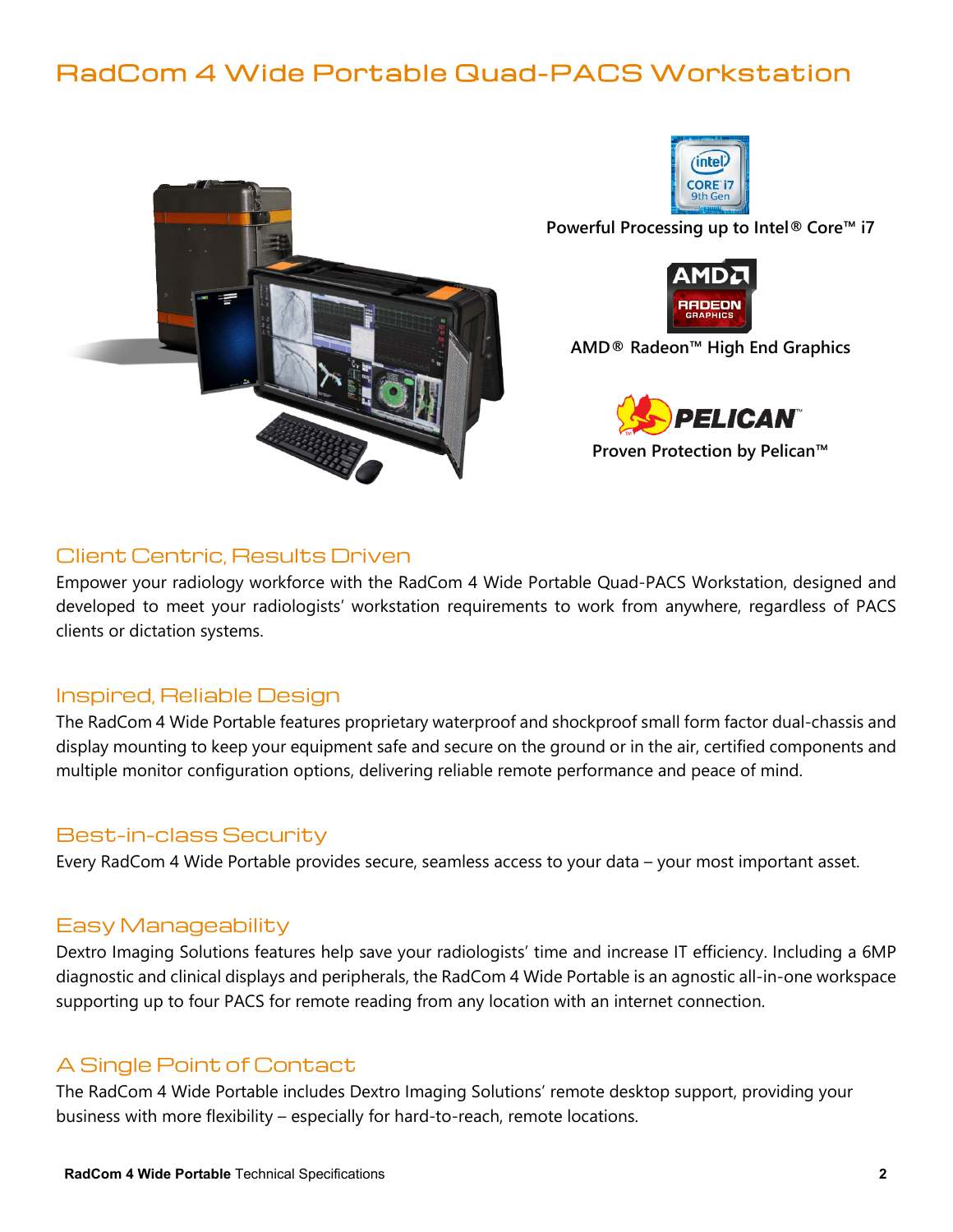| <b>Feature</b>                    | <b>Specifications</b>                                                                                                                                                   |
|-----------------------------------|-------------------------------------------------------------------------------------------------------------------------------------------------------------------------|
| Processors                        | 8 <sup>th</sup> and 9 <sup>th</sup> generation Intel Core processors up to i7                                                                                           |
|                                   | (Custom Available)                                                                                                                                                      |
| Chipset                           | Intel-OS Dependent                                                                                                                                                      |
| <b>Operating System Options</b>   | Microsoft® Windows 10 Pro 64-bit, Windows 10 Standard 64-bit                                                                                                            |
| Graphics                          | Embedded AMD Radeon RX Vega M GL                                                                                                                                        |
|                                   | (Per Request: Barco® Cards Available)                                                                                                                                   |
| Memory (RAM)                      | 4 x 16-32GB DDR4                                                                                                                                                        |
|                                   | DDR4 SDRAM, up to 32GB                                                                                                                                                  |
| Networking                        | 4 x Integrated Ethernet LAN 10/100/1000, 5G support, Thunderbolt                                                                                                        |
| Interfaces                        | 8 x external static USB 2.0 ports                                                                                                                                       |
|                                   | 8 x external DVI 1.2 ports                                                                                                                                              |
|                                   | 4 x external power supply connections<br>4 x external power buttons                                                                                                     |
|                                   | Supports external USB optional optical disc drives and USB thumb drives                                                                                                 |
| Removable Media Options           |                                                                                                                                                                         |
| <b>Hard Drive Options</b>         | Hard Disk Drive: 4 x up to 1TB<br>M.2 Solid State Drives                                                                                                                |
|                                   | Diagnostic: Choice of 6MP diagnostic display (Current selection available online)                                                                                       |
| <b>Display Options</b>            | Quad-screen configuration is available for all visual needs.                                                                                                            |
|                                   | Clinical: 2 x 17" LCD touch screen displays                                                                                                                             |
| Chassis Type                      | 2 x SFF, wheeled base with extendable handle                                                                                                                            |
|                                   | Dedicated systems case and dedicated monitor case.                                                                                                                      |
| Case Dimensions (L x W x H)       | 28.6 x 17.5 x 10.7 in / 72.6 x 44.5 x 27.2 cm                                                                                                                           |
| Min. Weight                       | 65.5 lbs / 29.7 kg                                                                                                                                                      |
|                                   | Varies depending upon diagnostic display option.                                                                                                                        |
| Power Supply Unit (PSU)           | 4 x standard 400W PSU Active PFC ENERGY STAR compliant, Active PFC, SPLIT                                                                                               |
| Included                          | System soundproofing, quiet Maglev fans                                                                                                                                 |
| Accessories                       | Keyboard: Backlit slim mechanical spill-proof USB wired keyboard                                                                                                        |
|                                   | Mouse: Logitech <sup>®</sup> wireless mouse                                                                                                                             |
|                                   | Video Display Wiring included                                                                                                                                           |
|                                   | Security Lock upon request                                                                                                                                              |
| Security                          | Trusted Platform Module (TPM) 1.2, Available Data Protection Encryption, Chassis<br>lock slot support, Setup/BIOS Password, I/O Interface Security, optional Smart Card |
|                                   | keyboards, Intel Trusted Execution Technology, Intel Identity Protection Technology,                                                                                    |
|                                   | Intel Ant-Theft Technology, BIOS support                                                                                                                                |
| <b>Systems Management Options</b> | In-Band systems management                                                                                                                                              |
| Environmental & Regulatory        | Environmental Standards (eco-labels): ENERGY STAR 5.2, EPEAT Registered,                                                                                                |
| Standards                         | CECP, WEEE, Japan Energy Law, South Korea E-standby, South Korea Eco-label<br>(for SFF only), EU RoHS, China RoHS                                                       |
|                                   | Other Environmental Options: Carbon Off-set; Asset Resale and Recovery Service                                                                                          |
| <b>Warranty &amp; Service</b>     | <b>Limited Hardware Warranty</b>                                                                                                                                        |
| <b>Configuration Services</b>     | Factory image load, BIOS customization, hardware customization, asset tagging,                                                                                          |
|                                   | reporting available at extra charge.                                                                                                                                    |

**© 2021 Dextro Imaging Solutions, LLC. All Rights Reserved.** All products and company names are trademarks™ or registered® trademarks of their respective holders. Use of them does not imply any affiliation or endorsement by them.